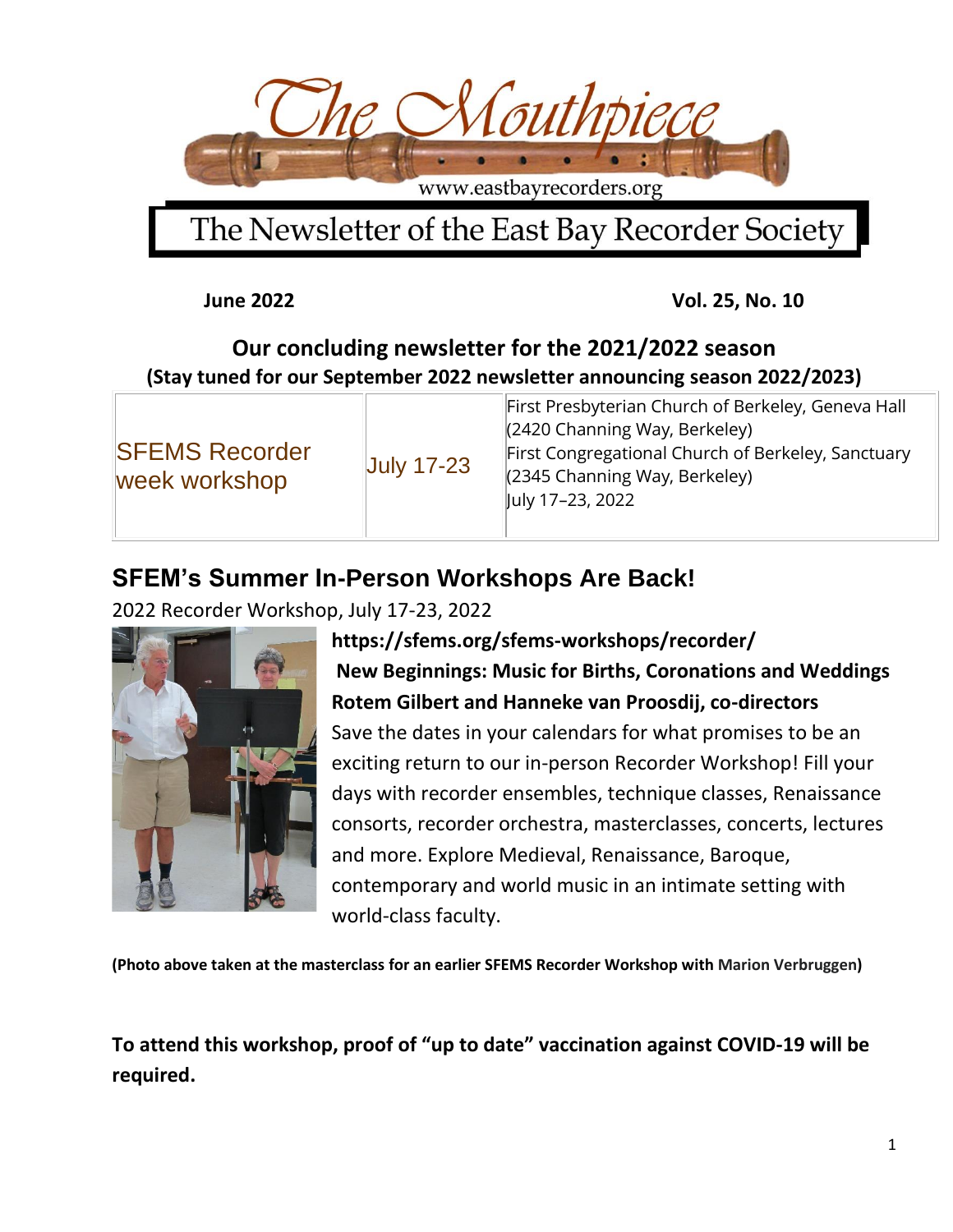**Also of interest to many recorder players are the additional workshops, which include:** [Musical Discovery Workshop/Youth Collegium:](https://sfems.org/sfems-workshops/music-discovery-youth/) June 19–25 [Baroque Workshop:](https://sfems.org/sfems-workshops/baroque/) June 26–July 2 [Medieval/Renaissance Workshop:](https://sfems.org/sfems-workshops/medieval-renaissance/) July 10 and [Classical Workshop:](https://sfems.org/sfems-workshops/classical/) August 7–13

### **Our in-person and EBRS Zoom hybrid playing session for May with Glen Shannon (the last monthly playing session until September 2022):**



Glen led 10 players in person and 10 players tuning in by Zoom with a lovely varied selection of pieces, beginning with two amusing French songs, followed by a piece he had composed in memory of a beloved recorder player, and more.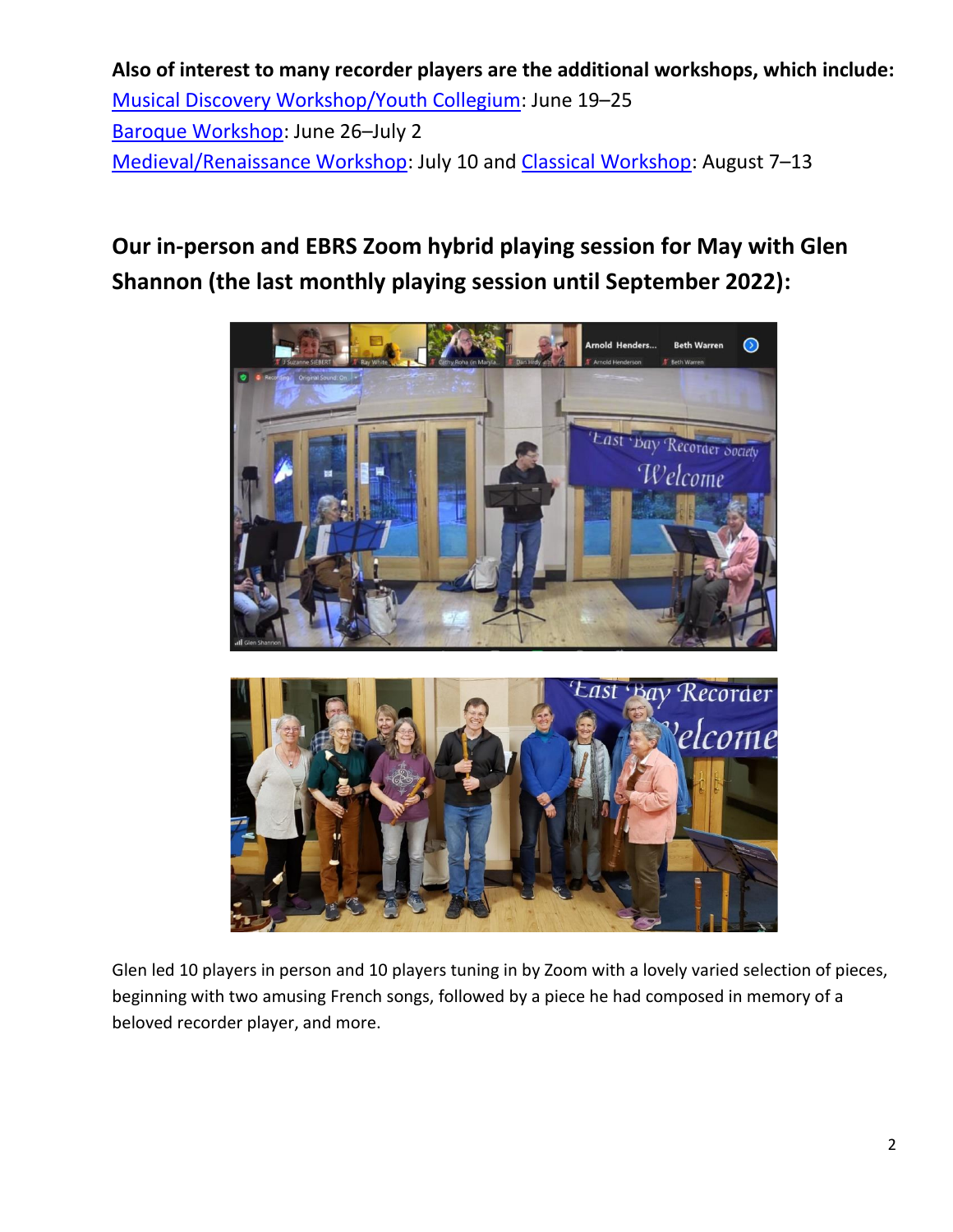**We need your input about a Spring workshop in 2023:** In our May 2022 Board meeting plans for the upcoming season 2022/2023 were discussed. In years past (before the Pandemic) we had held a "Headlands" weekend workshop. Most of these weekends (at least from 2013-2017 and 2019) have been held at the Marin Headlands YMCA location, as shown below by the 2019 poster heading.



A FULL WEEKEND OF MUSIC (intermediate to advanced levels) FEATURING:<br>Tish Berlin, Tom Bickley, Frances Blaker, Amy Brodo, Frances Feldon, Gavle Neuman. Phil Neuman. and Derek Tam

Then in 2018 it was decided to have the Marin Headlands weekend workshop every-other-year, but with May 2018 to have a "Headlands in Berkeley" all day Saturday May workshop held locally, as shown by the SFEMS Website article whose beginning is copied below.

#### Headlands in Berkeley?

March 29, 2018



East Bay Recorder Society has moved to an every-otheryear schedule, with the next full weekend event happening in May 2019.

But we couldn't go a whole year without some multi-faculty

The world-famous Headlands Workshop sponsored by the

fun, so for 2018 we are doing "Headlands in Berkeley." This workshop is Saturday, May 19 from 9:00 a.m. to 4:30 p.m., at St. Mary Magdalen Church, 2005 Berryman Street in North Berkeley.

The workshop follows the usual Headlands Saturday schedule of 2 class sessions before lunch and 2 class sessions after. Faculty this year are Frances Feldon and Tish Berlin (morning) and Frances Blaker and Judith Linsenberg (afternoon).

Then the Pandemic came, and for 2020-2022 we have not held a Spring weekend workshop—even locally. Our thoughts now turn to planning for 2023 and we need your input to make decisions.

#### **Please answer the following five questions and send them to suzannesiebert@gmail.com for compilation.**

- **(1) Should we try to plan an in-person Marin Headlands weekend (such as in May 2023)?**
- **(2) If we did plan such an in-person Marin Headlands weekend, would you plan to attend in person?**
- **(3) If we did plan such an in-person Marin Headlands weekend, would you participate by Zoom if the playing sessions were hybrid?**
- **(4) If we did try to plan an in-person "Headlands in Berkeley" Saturday (such as in May 2023) would you plan to attend in person?**
- **(5) If we did try to plan an in-person "Headlands in Berkeley" Saturday (such as in May 2023) would you plan to participate by Zoom if the sessions were hybrid?**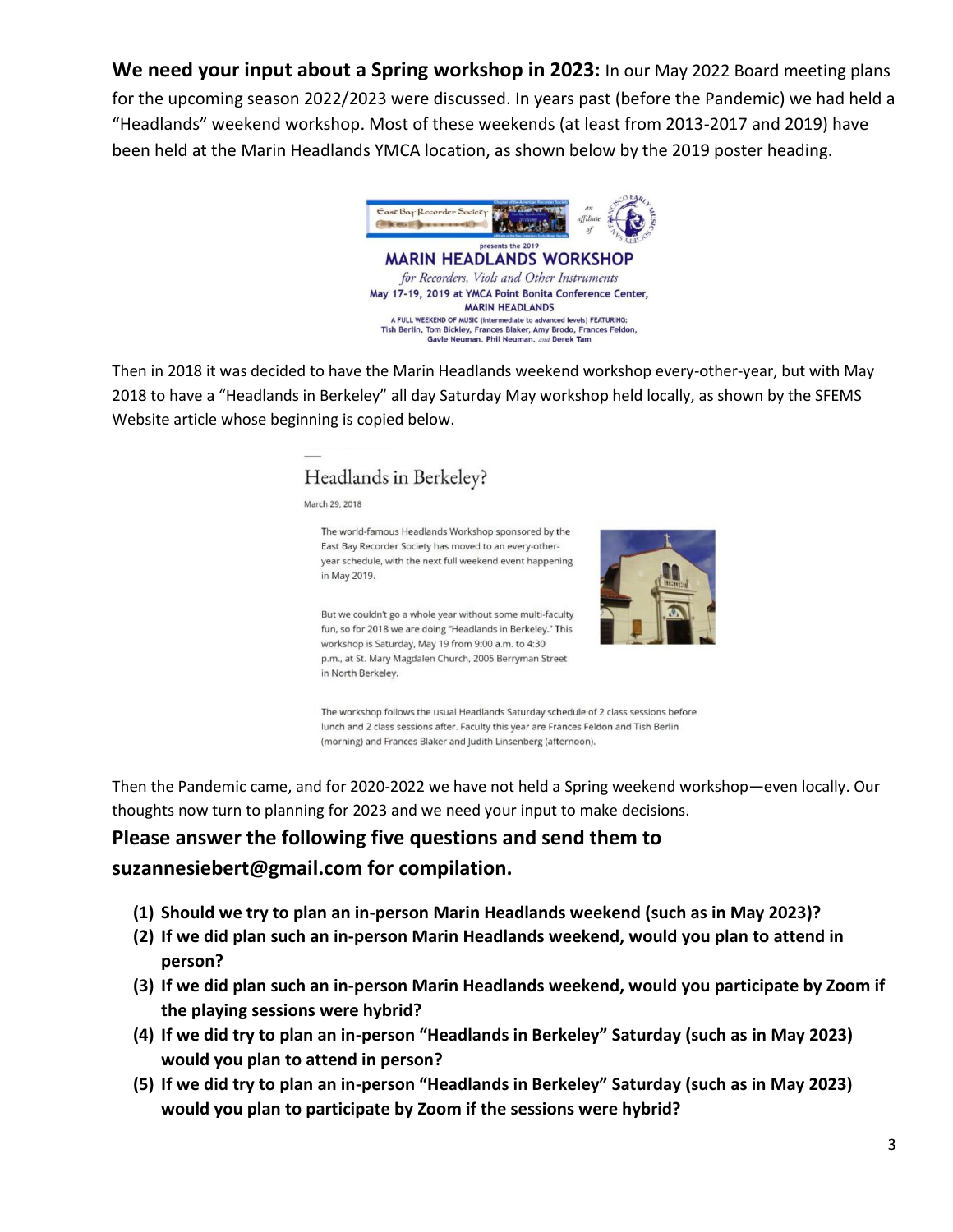**The Berkeley Festival & Exhibition is going to be held June 5-12, 2022. Visit** <https://berkeleyfestival.org/>





#### 2022 MAIN STAGE TICKETS NOW AVAILABLE!

"The Berkeley Festival & Exhibition has become a remarkable institution on the American musical scene."

- The New York Times



**Since there is no Recorder Relay this year, a several of us are organizing a fringe event. This is an opportunity for local recorder players and friends singers, early strings, winds and brass to play in a Berkeley Festival Fringe event!**

**Date is Saturday, June 11, 2022, 9:30 am - 11:30 am. Contact Cindy for more information by May 25, 2022: [cindv.keune@gmail.com.](mailto:cindy.keune@gmail.com) Please join us! Cindy Keune, Nancy Grant and Mary Ellen Reed**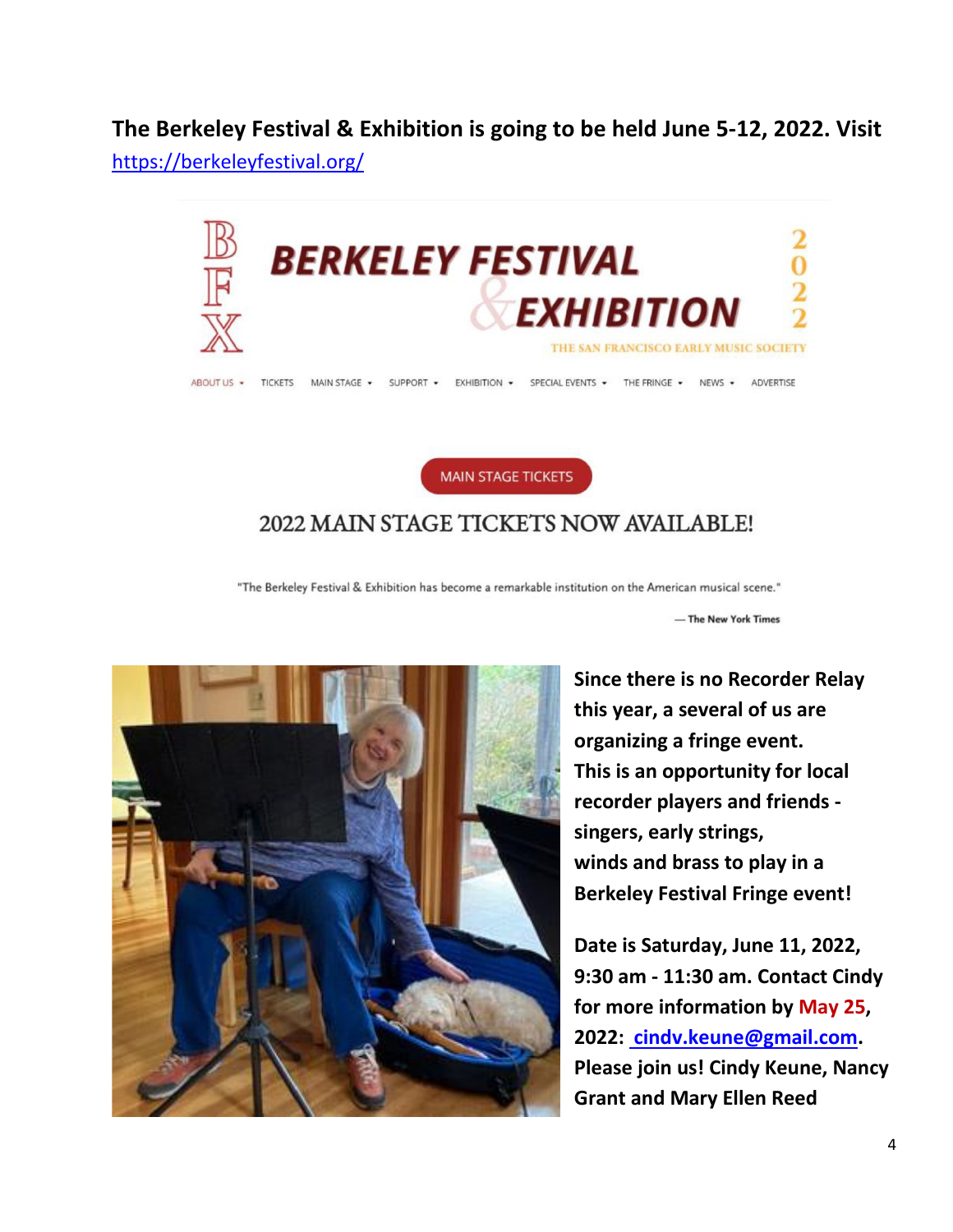(Photo above taken by Suzanne Siebert of Mary Ellen Reed and doggie friend)



#### **Board of EBRS Directors** (*2021/2022)*

Photo taken during the May 2022 virtual Board meeting President: Susan [Murphy](mailto:thesmurph2021@gmail.com) Jaffe Treasurer: Mary Ann [Campbell](mailto:macwichie@sonic.net?subject=Mary%20Ann%20Campbell) e distribution: [Carol](mailto:ccoon.wildwood5@att.net) Coon Conductor Locator: Rachel [Bradley](mailto:rbradleywood@gmail.com) Newsletter: [Suzanne](mailto:suzannesiebert@gmail.com) Siebert Chapter Meeting Music: Linda [Skory](mailto:mt9999@comcast.net) Webmaster: **[Suzanne](mailto:suzannesiebert@gmail.com) Siebert** Headlands Committee: Anna Lisa [Kronman](mailto:annalisakronman@gmail.com) (Coordinator), Merlyn [Katechis](mailto:merlynk@berkeleymusic.com) [(Registration), Patricia [Wheeler,](mailto:patricia@batnet.com) (Publicity), Linda [Skory](mailto:mt9999@comcast.net) (Music) Composer-in-Residence/ Secretary& more: Glen [Shannon](mailto:glen.shannon@k183.com) Member Performances: Cindy [Keune;](mailto:cindy_keune@yahoo.com) One-day Workshop: Cindy [Keune](mailto:cindy.keune@gmail.com) and Jody [Harcourt;](mailto:jodysharcourt@gmail.com) Hospitality: [Anna](mailto:annalisakronman@gmail.com) [Lisa Kronman,](mailto:annalisakronman@gmail.com) Ray [White;](mailto:rayhwhite@yahoo.com) Member-at-Large: Vicki [Gutgesell](mailto:vgutgesell@comcast.net)

**President's Message:** Hi friends, those who could attend our May meeting had a good time as demonstrated by the photos. I couldn't go because I came down with Covid. It was a very mild case but I had to isolate for two weeks. Not fun.

There is no June meeting because the Berkeley Early Music Festival starts June 5. Tickets have been available for awhile. Let's all support as much of the festival as you can. We so appreciate our early music professionals.